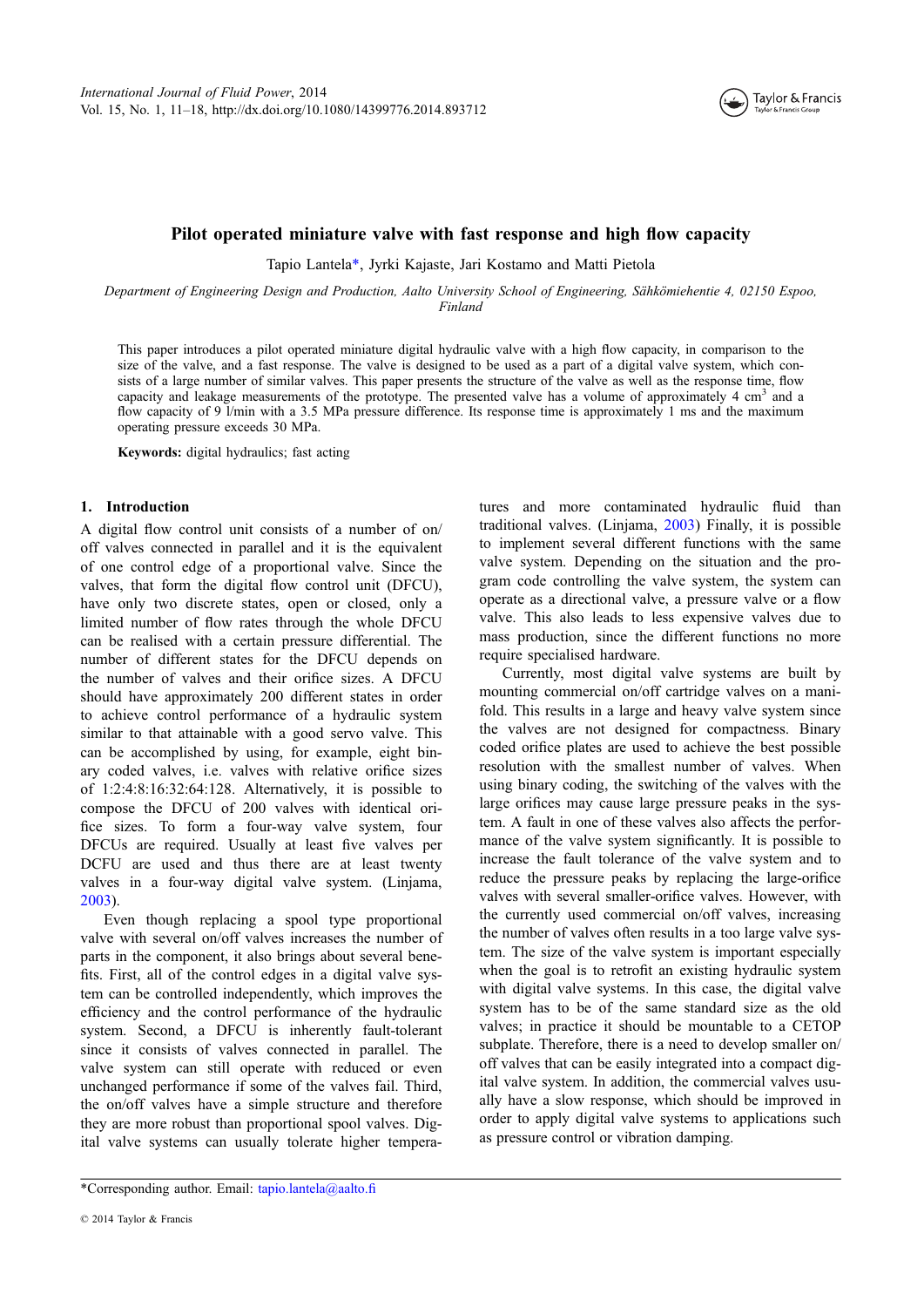<span id="page-1-0"></span>In recent years, some on/off valves for digital valve systems have been developed in research institutes. Uusitalo et al. developed a bistable solenoid actuated poppet valve with a 2 ms response time and a 3.3 l/ min  $\omega$   $\Delta p = 1$  MPa flow capacity (Uusitalo, [2010a](#page-7-0)). They also built a 16-valve DFCU with these valves (Uusitalo, [2010b](#page-7-0)). However, the valve was difficult to manufacture and thus the concept was not developed further. Subsequently, Karvonen et al. developed a small and simple direct operated solenoid actuated poppet valve with a 1.5 ms response time and a 0.3  $1/\text{min}$  (*a*)  $\Delta p = 1$  MPa flow capacity (Karvonen, [2010,](#page-7-0) [2011](#page-7-0)). Its flow capacity, however, is very limited because the valve is directly controlled by a small solenoid actuator, which is not powerful enough to control a large pressure and a large flow rate simultaneously.

Previously, Lantela et al. developed a pilot operated miniature valve with a response time of approximately 2 ms and a flow capacity of 1.8 l/min  $\omega$   $\Delta p = 1$  MPa. This valve contains a poppet type solenoid actuated 3/2 pilot valve, which requires roughly constant supply pressure. Constant pressure, however, is not available in many cases, for example in load-sensing systems. The valve's flow rate had also room for improvement and therefore the currently presented valve has a different structure. (Lantela, [2011](#page-7-0)).

### 2. Design

Figure 1 illustrates the structure of the designed valve. The pilot valve is a solenoid actuated 3/2 spool valve. The supply pressure for the pilot stage is taken from the high pressure side of the main flow channel and the pilot valve has a dedicated tank channel. The pilot valve can also operate with the tank line connected to a higher pressure, for example, the downstream side of the main



Figure 1. Cross section of the designed valve when the solenoid is not energised i.e. the main valve is in closed state. Figure not in scale.

flow channel. However, since the coil is connected to the tank channel of the pilot valve, a higher pressure in the tank channel would make it more difficult to seal the wire outlets of the coil and could lead to external leaking. When the pilot valve solenoid is energised, the spool moves upwards and connects the pilot channel to the tank channel. When it is not energised, the return spring pushes the spool down and connects the pilot channel to high pressure.

The pilot valve was selected to be spool type because a spool can be pressure compensated and thus the force required from the actuator can be reduced. A spool type valve also provides a relatively large flow path with a small movement of the spool. The downside with a spool valve is that it always causes some leakage. To reduce the leakage, the upper end of the spool has a seat type seal, which closes the flow path between the pilot channel and the tank channel. The solenoid used as the actuator of the pilot valve has a similar plunger type design as in the previously designed pilot controlled valve (Lantela, [2011\)](#page-7-0).

The structure of the main valve is similar to the fast switching multi poppet valve presented by Winkler and Plöckinger (Winkler, [2010](#page-7-0)). The sealing element of the main valve is a bearing ball or, after later explained modifications, a poppet ground from a bearing needle. Bearing roller elements are inexpensive and they have excellent dimensional tolerance, surface finish and durability. The bearing ball moves vertically in a bore, which is connected from the top to the pilot channel. When the pilot supply pressure is connected to the pilot channel, there is no pressure difference between the pilot channel and the main flow channel. However, the pressure difference between the pilot pressure and the outlet channel pressure at the main orifice pulls the ball downwards to seal the orifice. When the pilot valve connects the tank pressure to the pilot channel, the pressure difference between the supply pressure and the pressure in the pilot channel pushes the ball upwards and opens the main valve.

The direction of the fluid flow is normally from the supply channel to the outlet channel, i.e. downwards through the orifice in Figure 1. Therefore, when the valve is closed, there is no pressure difference between the supply channel and the pilot channel and consequently no leakage between them. The flow can also be reversed, but in that case there is leakage from the pilot channel to the outlet channel, when the valve is closed. Reversing the flow direction also requires taking the supply pressure for the pilot valve from the new higher pressure side. This can be accomplished with a shuttle valve.

### 3. Prototype

A DFCU prototype consisting of four on/off valves was built to validate the functionality of the design. Figure [2](#page-2-0) shows the prototype mounted on a subplate.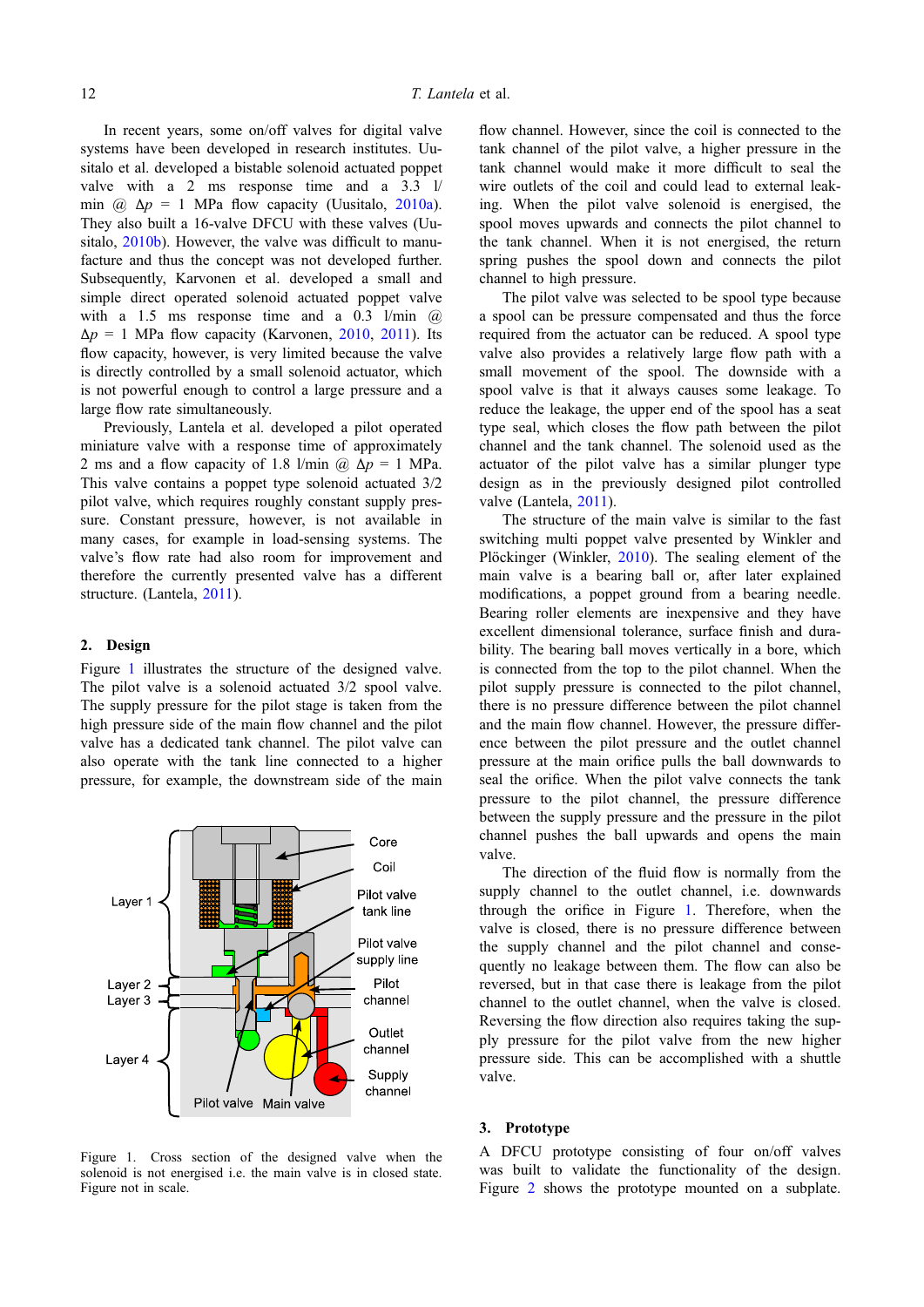<span id="page-2-0"></span>

Figure 2. The four-valve prototype mounted on a CETOP 3 subplate.

The prototype consists of four layers, displayed in Figure [1](#page-1-0), which form the body of the valve. Most of the valves' features are machined on these layers in order to minimize the number of individual parts. The valves are arranged in the manifold to a 2 by 2 array with a 12.5 mm spacing between the rows and the columns. Thus, for example 16 valves could be fitted into a square area of 5 by 5 cm.

Layer 1 on the top contains half of the magnetic circuit of each of the solenoid actuators. The other half for each valve is formed by the core of the solenoid, which is attached to layer 1 with a thread. The core and the armature of the solenoid are made of Uddeholm Stavax ESR mould steel, which is a modified AISI 420 martensitic stainless steel. Stavax ESR contains 13.6 % of chromium, which reduces its electrical conductivity significantly, therefore reducing also eddy currents.

The return spring of the solenoid is housed in the core. The force of the returns spring is approximately 8 N, but it can also be adjusted individually for each valve with a screw. Each solenoid in the prototype has a coil with a different number of turns so that also the effect of coil inductance can be studied. Table 1 shows the number of turns for each valve.

Most of the flow channels are drilled into layer 4 on the bottom. Small flow channels are also milled on the surfaces of layers 1, 2 and 4. Layer 3 separates the channels milled on layers 2 and 4. Because the distance between some of the milled flow channels on the same layer is only 1 mm, an O-ring is not suitable for separating them. Therefore, the three bottom layers are glued together with epoxy glue to prevent external leaking and leaking between the flow channels.

The movement of the solenoid's combined armature/ spool is 0.2 mm. This was estimated to be the smallest opening for the pilot valve which would not cause blocking up by the larger contaminants in the hydraulic fluid. There are two different sizes of main valves in the prototype. The dimensions of the orifices and the sealing elements for each valve are displayed in Table 1. The opening of all of the main valves was 0.8 mm.

The four layers of the prototype are made of AISI 12L14 low carbon steel because of its magnetic properties and good machinability. AISI 12L14 has a relatively high permeability and saturation magnetic flux density while also having approximately double the electrical resistivity of pure iron. The hardness of AISI 12L14 is, however, only 84 at Rockwell B scale which proved to be a problem. After some switching of the valve, the seats of the main valves were deformed significantly and the balls acting as the sealing elements of the valves were able to move too far downwards and partially out of their bores. This increased leakage past the balls from the supply channel to the pilot channel. Therefore, the balls were replaced with poppets, which were ground from bearing needle rollers. This increased the length of the throttle between the sealing element and the bore.

# 4. Measuring and results

Figure  $\frac{3}{3}$  $\frac{3}{3}$  $\frac{3}{3}$  shows the hydraulic circuit of the test setup and Table [2](#page-3-0) lists its most important components. One of the four pilot valves (component 9) of the prototype and one main valve (10) are displayed on the right side of Figure [3.](#page-3-0) There are four pressure transducers mounted on layer 4 of the prototype. Therefore, any pressure losses in the pipes or the subplate do not affect the results when measuring the pressure difference over the valve.

The current to the solenoids is controlled with a selfdesigned booster circuit. The booster is supplied with 24 volts for the boost phase and a holding voltage, which is different for each valve. The booster is also able to supply current in the negative direction, to quickly dissipate the remaining magnetisation in the solenoid when the valve is switched off.

Table 1. The specifications of the prototype.

|                          | Valve 1                                | Valve 2        | Valve 3          | Valve 4        |  |
|--------------------------|----------------------------------------|----------------|------------------|----------------|--|
| Coil turns               | 78                                     | 73             | 152              | 130            |  |
| Orifice diameter         | 2.58 mm                                | $2 \text{ mm}$ | $2.58$ mm        | $2 \text{ mm}$ |  |
| Sealing element diameter | $3.5 \text{ mm}$                       | $3 \text{ mm}$ | $3.5 \text{ mm}$ | $3 \text{ mm}$ |  |
| Prototype dimensions     | Width 70 mm, depth 72 mm, height 38 mm |                |                  |                |  |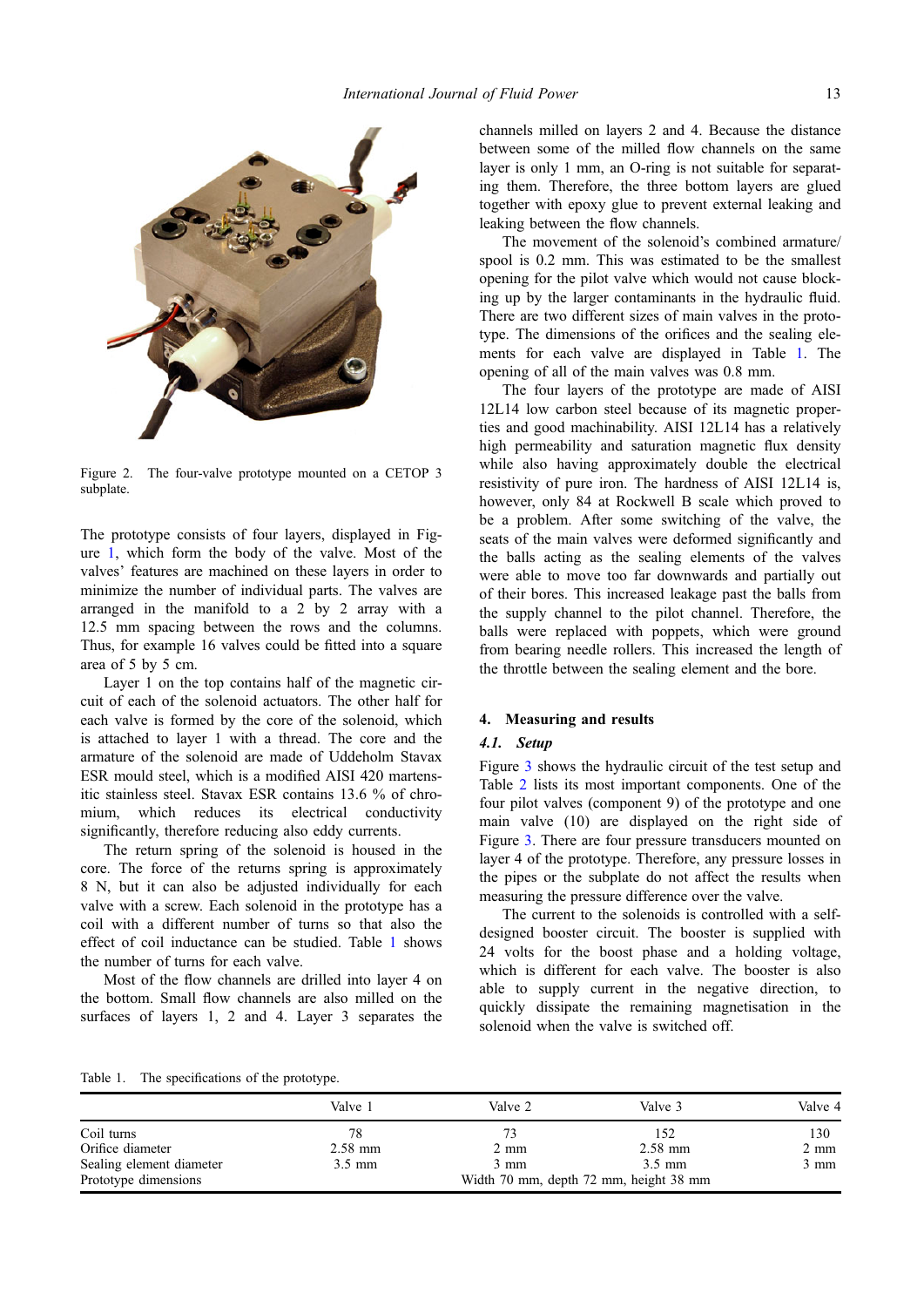<span id="page-3-0"></span>

Figure 3. The hydraulic circuit of the test setup.

Table 2. The most important components of the test setup.

| Device                                                                                                                                                    | Number in<br>Figure 3 | Model                                                                                              |
|-----------------------------------------------------------------------------------------------------------------------------------------------------------|-----------------------|----------------------------------------------------------------------------------------------------|
| Flow meter<br>Pilot tank pres. sensor<br>Pilot pressure sensor<br>Supply pres. sensor<br>Tank pressure sensor<br>Current probe<br>Data acquisition device | 6                     | Kracht VC5<br>Keller 4LC<br>Wika TTF-1<br>Wika TTF-1<br>Wika TTF-1<br>Fluke $80i-110s$<br>National |
|                                                                                                                                                           |                       | <b>Instruments</b><br>USB-6215                                                                     |

Valve number 3 of the prototype functioned properly only sporadically and therefore its results are not presented here. No apparent reason for the malfunction was found when the prototype was disassembled.

The flow capacity of the valves was measured one valve at a time by keeping the valve open and changing the supply pressure slowly from approximately 0.8 MPa to 25 MPa. The fluid used in the test system was Mobil DTE Excel 68 and its temperature was kept at approximately 40 °C. Figure 4 displays the flow rates of valves 1, 2 and 4 as a function of the pressure difference over the valves.

Valves 2 and 4, with a 2 mm orifice diameter, have a flow capacity of approximately 6 l/min @  $\Delta p = 3.5$  MPa. Valve 1, with an orifice of twice larger area, has a larger



Figure 4. The flow rates through the valves as a function of the pressure difference.

flow capacity, approximately 9 l/min. The full advantage of the larger orifice is not gained because the vertical movement of the sealing element is the same for all the valves. These measurements contain also the leakage from the supply channel to the pilot stage. The flow capacity with a reversed flow direction is approximately the same for all the valves.

The leakage from the supply channel to the outlet channel was measured by closing the outlet channel with a ball valve (component 3 in Figure 3), removing the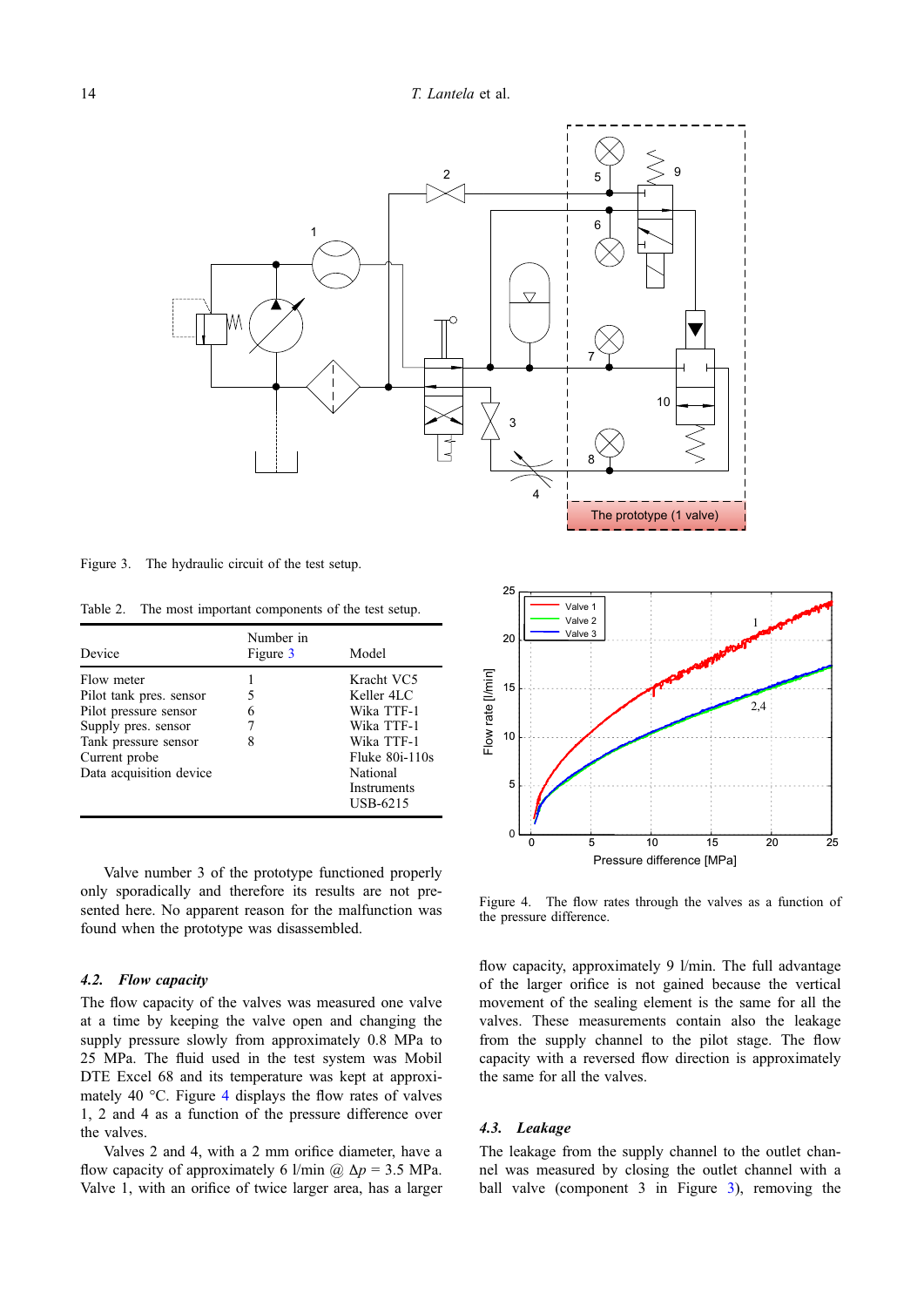Table 3. Leakage from the supply channel to the pilot channel when each of the main valves is open.

|                                 | Valve 1     | Valve 2                           | Valve 3     | Valve 4     |
|---------------------------------|-------------|-----------------------------------|-------------|-------------|
| Leakage at $\Delta p = 3.5$ MPa | $240$ g/min | $330 \frac{\text{g}}{\text{min}}$ | $252$ g/min | $375$ g/min |

pressure transducer (8) and weighting any fluid leaking from the mounting port of the transducer. The leakage was 2 g/min with a 3.5 MPa pressure difference and 6.2 g/min with a 10 MPa pressure difference. It is also possible that some of the fluid leaked through the ball valve (3) since the tank line was slightly pressurised. Also the leakage past the lower end of the pilot valve spool, from the pilot supply pressure channel to the tank channel, was measured with a similar procedure. The flow rate from the pilot stage to the tank channel, when all the miniature valves were closed, was 19 g/min with a 3.5 MPa supply pressure and 76 g/min with a 10 MPa supply pressure. This corresponds to approximately 0.02 l/min flow rate past one pilot valve, with a supply pressure of 10 MPa.

A real problem with the prototype is the leakage from the supply pressure to the tank channel of the pilot stage, when the main valves are open. When the valves are open, the pilot channels are connected to the tank pressure and there is a pressure difference over the sealing elements of the main valves and consequently there is some leakage past them. Additionally, fluid is leaking past the pilot valve spool from the supply pressure channel of the pilot stage to the tank channel. The flow rates to the tank channel of the pilot stage were measured when each valve was open one at a time and the results are displayed in Table 3. All the leakage measurements were done with approximately 35 °C fluid temperature.

The response time of the solenoid actuator was measured separately before attaching the upper layer of the valve to the three lower layers. The position of the armature was measured with NAIS LM300 laser distance sensor. The sampling time of the laser sensor is 0.1 ms which only enough for a rough estimation of the response time. The response time of the solenoid consists of a delay, when the magnetic force is still building up, and the movement which starts when the magnetic force exceeds the force of the return spring. When energising the solenoid, the delay was measured to be between 0.2–0.3 ms and the movement took approximately 0.2 ms. Therefore, the response time to fully open the pilot valve is approximately 0.4–0.5 ms. The solenoid was measured dry. Therefore, in normal operation the movement time is longer due to the fluid around the armature.

Because it is difficult to measure the position of the main valve sealing elements, the response times of the valves were determined from the pressure measurements according to ISO 6403 standard. (International Organiza-

tion for Standardization, 1988) A throttle (component 4 in Figure [3\)](#page-3-0), which creates approximately the same pressure drop as one of the main valves, was placed in the outlet channel close to the prototype and the pressure transients in the small volume between the valve and the throttle were studied. During the opening phase, the valve was determined to be fully open, when the pressure in the volume had risen to 90 % of the steady state pressure. Conversely, during the closing cycle, the valve was determined to be closed when the pressure had dropped to 10% of the initial pressure. The pressures and the coil current during one opening and one closing cycle of valve 4 are displayed in Figure 5 and Figure [6.](#page-5-0) The determined beginnings and ends of the responses are presented with vertical lines. The fast switching of the valves caused large pressure peaks in the small volume. Therefore, the outlet pressure measurements were filtered and the response times were determined from the filtered signals.

The response times presented in Figure [7](#page-5-0) and Figure [8](#page-5-0) were measured one valve at a time by setting the valve to change state at 2 Hz and changing the pressure difference over the valve slowly from 0.8 MPa to 30 MPa. The results show that the opening and closing response times of the valves are between 0.9 ms and 1.3 ms for most of the operating pressure range, however, below 2 MPa supply pressure the response starts slowing down to approximately 2 ms. The apparent reduction in the opening response times with all the valves below 5 MPa is caused by difficulties in determining the responses times because of increased pulsation in the supply pressure below the preload pressure of



Figure 5. The pressures and the coil current of valve 4 during an opening cycle.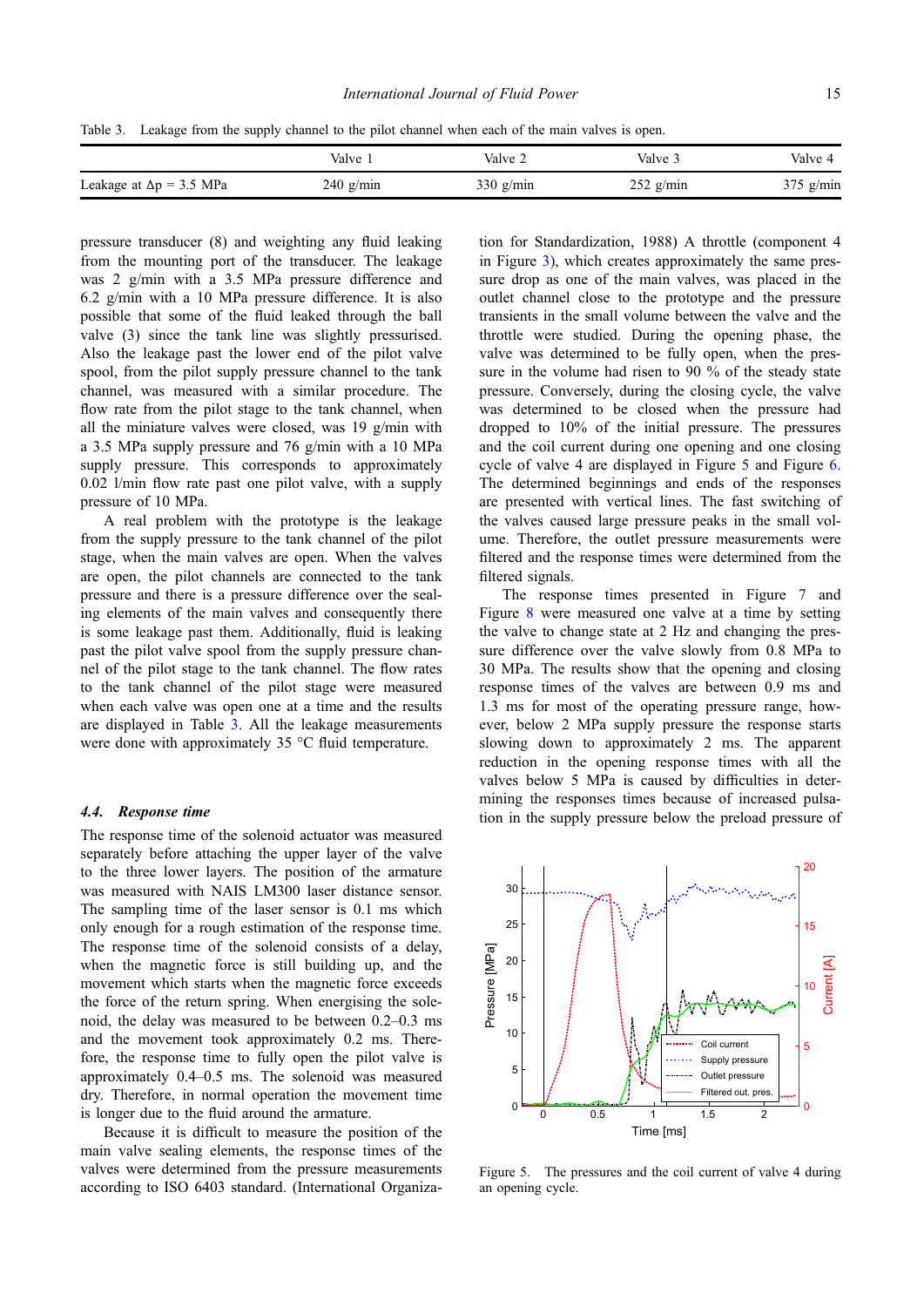<span id="page-5-0"></span>16 T. Lantela et al.



Figure 6. The pressures and the coil current of valve 4 during a closing cycle.



Figure 7. The opening response times of valves 1, 2 and 4 as a function of the pressure difference.

the supply line accumulator. It seems that there are no clear differences between the valves in the opening and closing response times, even though they have differently sized orifices, sealing elements and coil turns.

The response times are affected by the temperature of the hydraulic fluid. The response times in Figure 7 and Figure 8 were measured with approximately 40 °C fluid temperature. With 20 $\degree$ C fluid temperature, the average closing response time increases to approximately 1.5 ms while the opening response time is less affected.

The maximum operating pressure for the valves exceeds 30 MPa. The testing pressure was limited by the maximum operating pressure of the flow meter. All of the valves operated with a 0.2 MPa pressure difference, which was the minimum pressure available from the power unit. Valve number 4 also switched with full amplitude momentarily up to a switching frequency of 450 Hz with a 10 MPa pressure difference.



Figure 8. The closing response times of valves 1, 2 and 4 as a function of the pressure difference.

During the  $0.6$  ms boost pulse with 24 V, the maximum current was approximately 39 A with the 73 turn coil and 18 A with the 152 turn coil. The electrical power required to keep a valve open varies depending on the preload of the return spring of the solenoid, the number of coil turns and the supply pressure level. The valves require approximately 50 to 80 mW of power to stay open at any pressure in their operating range.

### 5. Discussion

Even though the flow capacity of the designed valve is very good compared to its size, the measured flow rates of the valves are significantly smaller than what can be expected from the equation of turbulent orifice. It is possible to increase the flow rate of at least valve 1, with a larger orifice diameter, by increasing the opening of the valve. This, however, will also increase the response time of the valve.

The outlet channel of the valve is in practise leak free, however, the leakage from the supply pressure to the tank channel of the pilot valve is a major problem with the current prototype. This leakage does not affect the actuator connected to the DFCU, but it causes energy loss. The leakage can be reduced by increasing the length of the throttle between the main flow channel and the pilot channel by utilizing longer bearing rollers as the sealing elements of the main valve. The overlap of the pilot valve spool can also be increased to reduce leakage, but it will require increasing the movement of the solenoid armature. This will increase the response time of the actuator.

Table [4](#page-6-0) illustrates a comparison between the presented valve, two recent prototype valves from Tampere University of Technology and a fast switching valve prototype from Linz Center of Mechatronics. Since the four valves in the prototype have slightly different properties, valve number 1 represents the designed valve in the comparison. Table [4](#page-6-0) shows also the specifications for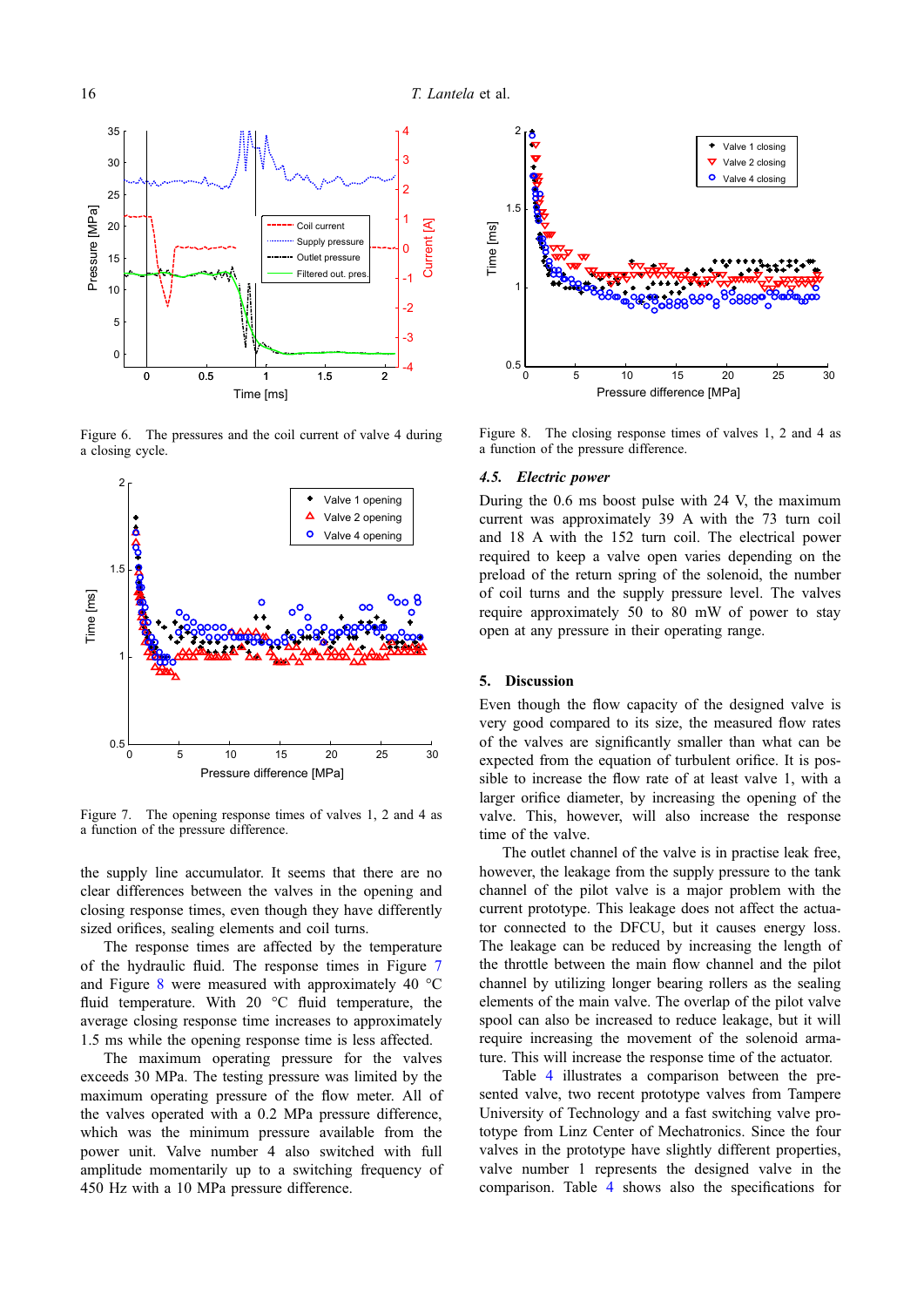<span id="page-6-0"></span>Table 4. A comparison of the presented valve with three other prototype valves; Proto∅10 (Karvonen, 2010, 2011), Hammer valve (Uusitalo, 2010a) and Fast 3/2 switching valve (Plöckinger, 2009) as well as two commercial valves Hydac WS08W-1 (Hydac) and Parker D1FP (Parker, [2013\)](#page-7-0).

|                                    | Presented valve $(\#1)$   |             |          | Proto $\mathscr{A}10$ Hammer valve $3/2$ switching valve | Hvdac     | Parker D1FP |
|------------------------------------|---------------------------|-------------|----------|----------------------------------------------------------|-----------|-------------|
| Response time [ms]                 | $0.9 - 1.3$ <sup>*1</sup> | $1.2 - 1.5$ | $\sim$ 2 | $1.5 - 2$                                                | $\sim$ 12 | $<$ 3.5     |
| Maximum pressure [MPa]             | >30                       | 20          | 21       | 30                                                       | 25        | 35          |
| Flow rate $q \omega$ 1 MPa [l/min] | 4.7                       | 0.3         | 3.3      |                                                          |           | $-21$ *2    |
| Volume $V$ [cm <sup>3</sup> ]      |                           | 2.4         |          | $88*3$                                                   | 73        | 559 $*3*4$  |
| $q/V$ [l/min/cm <sup>3</sup> ]     | l.18                      | 0.13        | 0.47     | 0.17                                                     | 0.23      | 0.15        |

<sup>\*</sup>1 With  $\Delta p > 2$  MPa.<br>\*2 Per control edge of

\*2 Per control edge, calculated from 40 l/min @  $\Delta p=3.5$  MPa.

3 Without control electronics.

\* 4 4 control edges.

two commercial valves; Hydac WS08W-01, a direct operated solenoid actuated seat valve, and Parker D1FP high response servo valve. The Hydac WS08W-1 is a commercial cartridge valve, which has been used in building DFCUs in some previous projects at Aalto University. The response time of the Hydac valve was measured in Helsinki University of Technology with a 24 V boost voltage. Parker D1FP is a very fast spool type servo valve mountable on a CETOP 3 subplate. D1FP could be considered a reference to which a four way digital valve system is compared.

The results show that the presented pilot operated miniature valve is very competitive. Its response time is the lowest and its flow density, i.e. flow rate compared to the size of the valve, is the highest of these six valves.

Future work on valve development includes reducing the leakage to the pilot stage to an acceptable level. Valves with a larger flow rate can also be built by simply increasing the size of the main orifice and its sealing element.

Now that the valves required for a compact, fast response and high flow capacity digital valve system are available, the future goal is to implement a miniature digital valve system with a performance exceeding that of a high performance servo valve. Already with the currently measured valves it is possible to assemble a four way valve system with a flow capacity of 70 l/min  $\Delta p = 3.5$  MPa per control edge, 1.5 ms full amplitude response time and dimensions similar to those of a CETOP 3 subplate mountable proportional valve.

# 6. Conclusions

This paper introduced a pilot operated miniature on/off valve, which can be used to build compact digital valve systems with a high flow capacity and a fast response. The flow capacity of the valve is 9 l/min @  $\Delta p = 3.5$  MPa, the response time is 0.9–1.3 ms with  $\Delta p > 2$  MPa and the maximum operating pressure exceeds 30 MPa.

There is still development required especially in minimizing the leaking of the pilot valve. However, the presented valve concept combines excellent response time with a very small physical size, a high flow capacity, a high maximum operating pressure and the possibility to control flow in both directions.

## Acknowledgements

This research was conducted as a part of Project DiHy which is a part of EFFIMA program funded by Finnish Metals and Engineering Competence Cluster (FIMECC).

### Notes on contributors



Tapio Lantela received his M.Sc. in technology at Aalto University in 2012. Currently working as a PhD student in Aalto University School of Engineering. His main research interests are miniature hydraulic valves and fast electromagnetic valve actuators.



Jyrki Kajaste received his DSc in technology at Aalto University in 1999. Currently working as a university teacher in Aalto University School of Engineering. His main research interests are dynamics and energy of hydraulic systems.



Jari Kostamo received his M.Sc. in technology at Aalto University in 2007. Currently working as a PhD student in Aalto University School of Engineering. His main research interests are fast magnetorheological valves and actuators.



Matti Pietola received his DSc in 1989 at Helsinki University of Technology (later Aalto University) and has been there Professor of Mechatronics (Fluid Power Systems) since 1997.